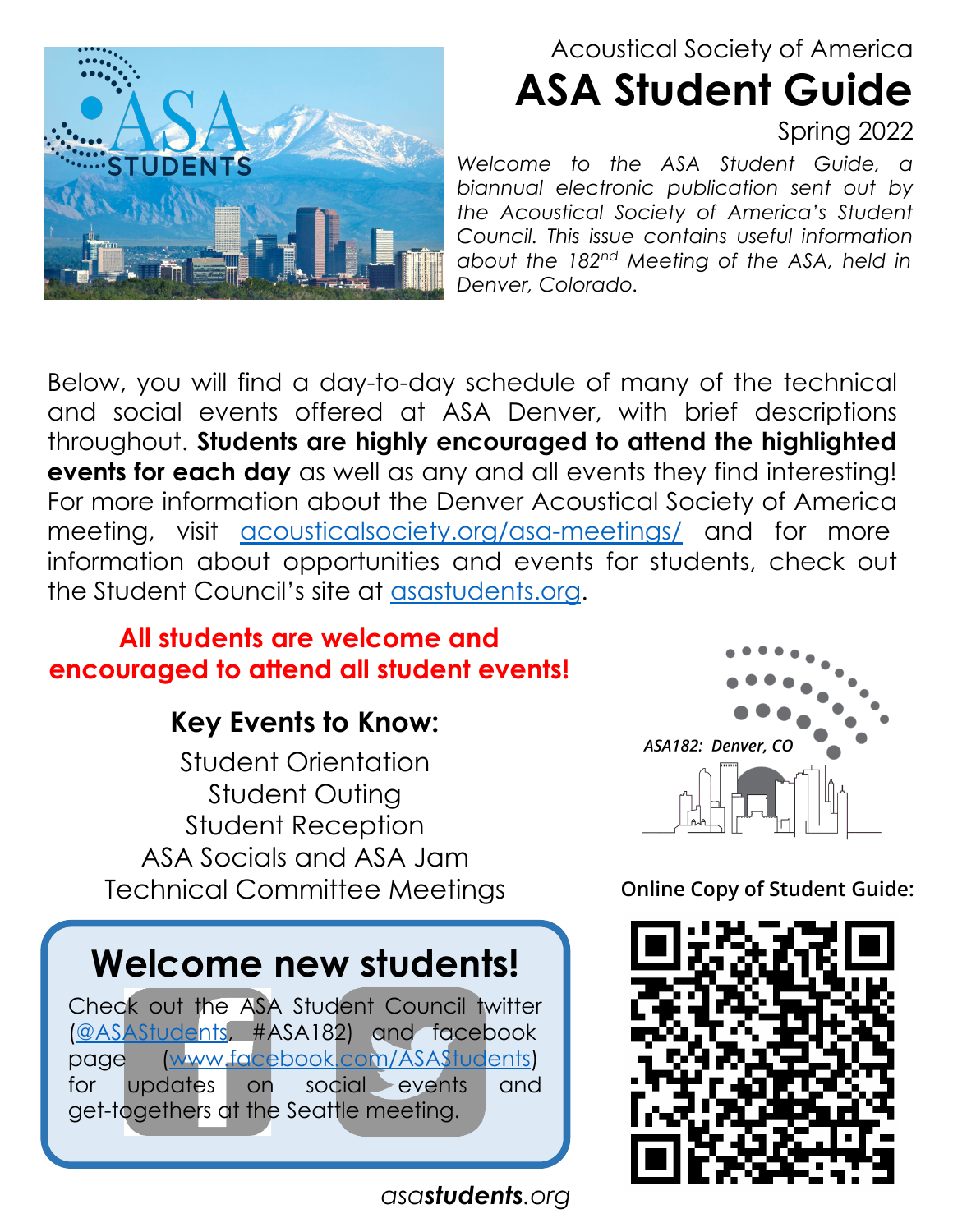# **MONDAY**

## **Keynote Lecture**

*Monday 4:00pm Plaza Ballroom D*  The meeting wide keynote lecture "Understanding Echoes" will be given by Wu-Jung Lee from the University of Washington, Seattle.

## **First-Time Attendee Orientation**

*Monday 5:00pm-5:30pm Governor's Square 14* First time at an ASA meeting? Then be sure to check out this brief informational session.

## **Student Meet & Greet**

*Mon. 5:30pm-6:45pm Hacienda - Tower Bldg - Street Level* Start the conference off right by meeting other students who are just as excited about acoustics as you! Snacks will be provided.

## **Student Outing**

*Monday 7:00pm-10ish Lucky Strike Denver* Share a fun night out with other ASA students! This bowling venue is a block away from the hotel and under 21 are allowed to until 9 pm!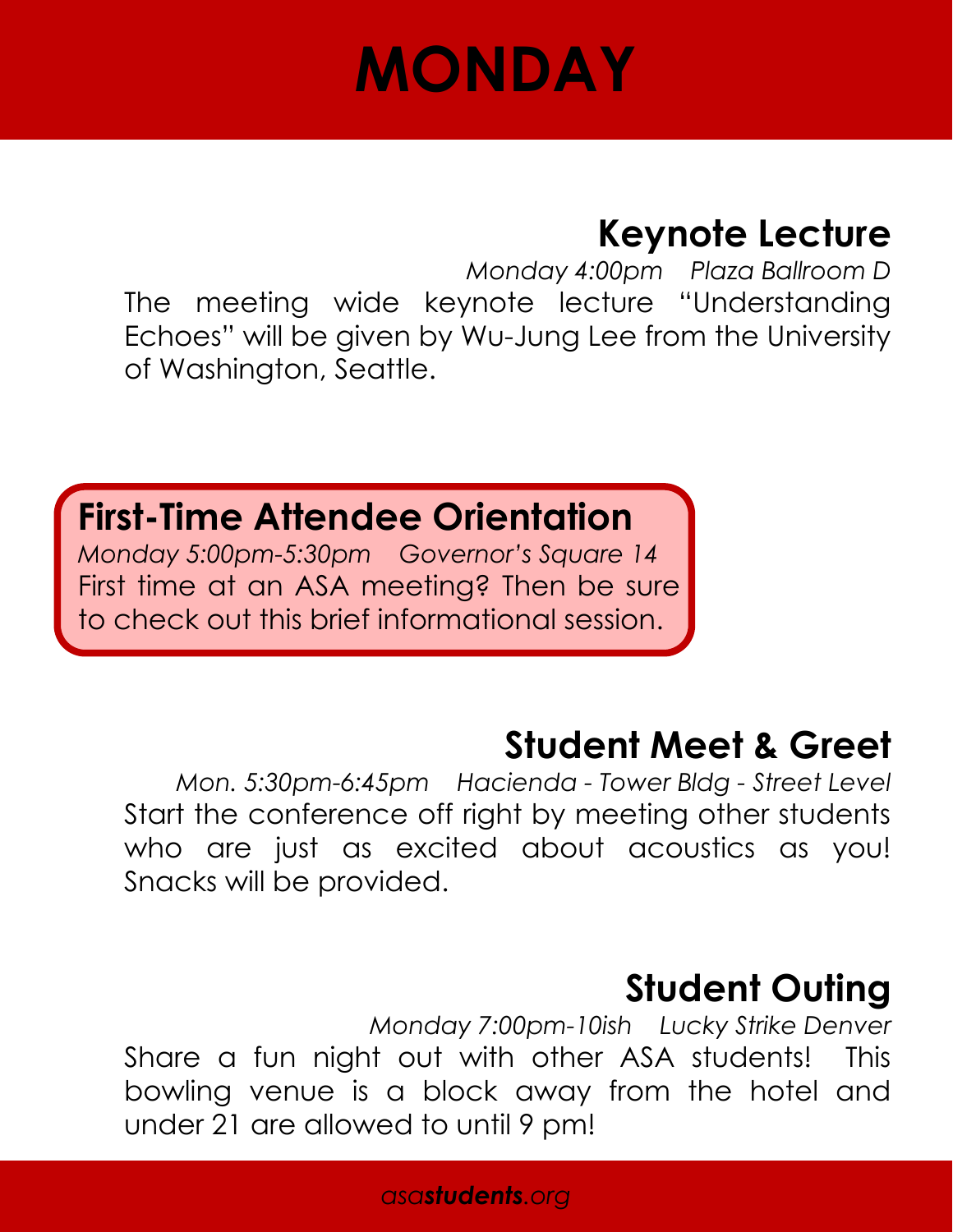# **TUESDAY**

# **Technical Tour To Red Rocks Amphitheatre**

*Tuesday 8:00am Leaves from the Sheraton Denver* A tour of Red Rocks Amphitheatre, located in the foothills west of Denver. Pre-registration required

# **Social Hour**

*Tuesday 6:00pm-7:30pm Plaza Ballroom ABC* Social hours provide a relaxed setting to meet and mingle with friends and colleagues or meet someone new!

# **Technical Committee Open Meetings**

Get involved in your TC(s) by attending the committee meetings! This is where TCs plan conference sessions and manage various aspects of their technical areas.

## **Engineering Acoustics**: *4:45pm-6:15pm*

**Acoustical Oceanography**:

**Animal Bioacoustics**:

**Architectural Acoustics**:

**Physical Acoustics**:

**Psycho & Physio Acoustics**:

**Signal Processing**:

**Structural Acoustics***:*

*Governors Square 10*

*7:30pm-9:00pm Governors Square 14*

*7:30pm-9:00pm Governors Square 17*

> *7:30pm-9:00pm Plaza Ballroom A*

*7:30pm-9:00pm Governors Square 11*

> *7:30pm-9:00pm Plaza Ballroom D*

*7:30pm-9:00pm Governors Square 16*

*7:30pm-9:00pm Governors Square 12*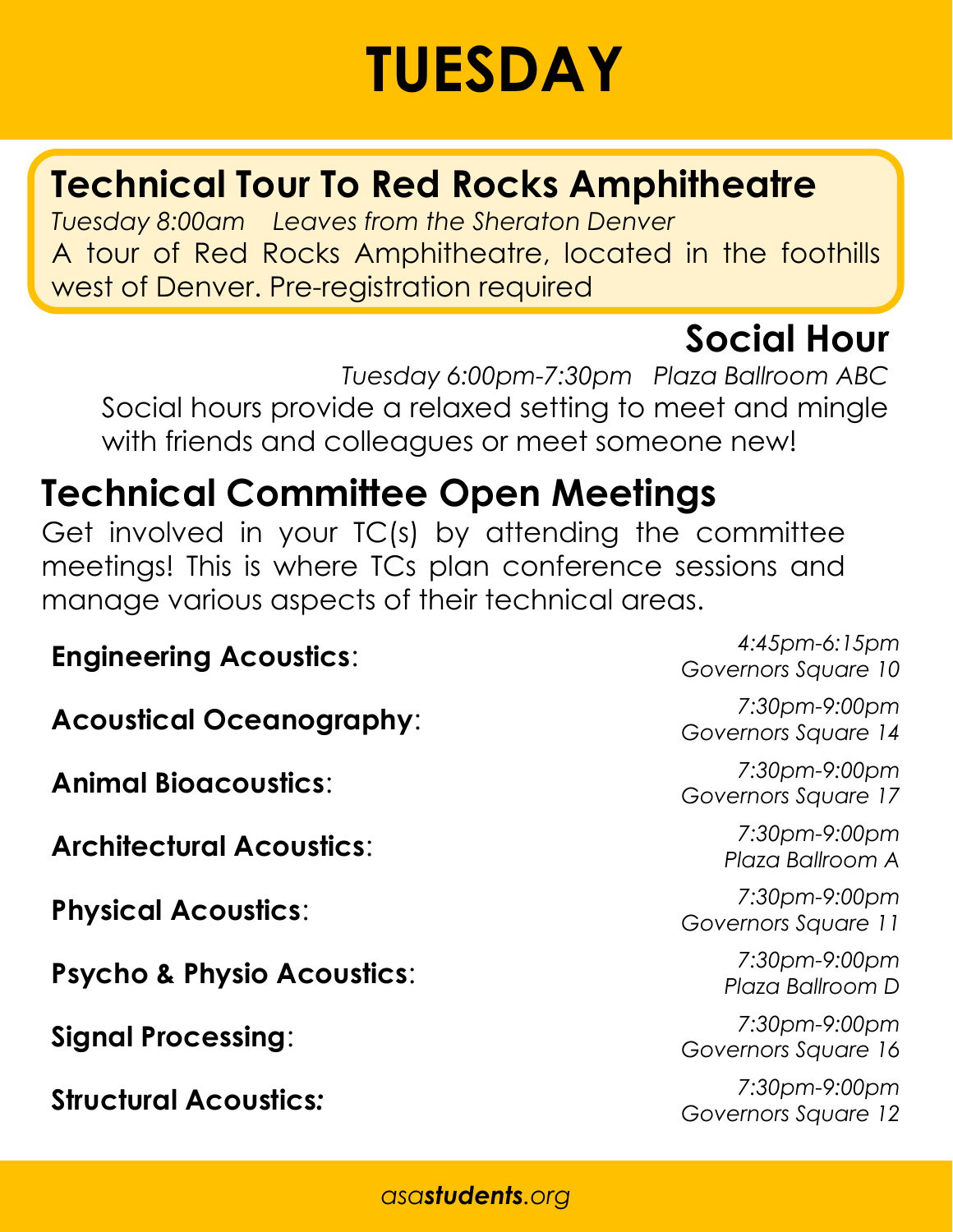# **WEDNESDAY**

## **Women in Acoustics Luncheon**

*Wednesday 11:45am-1:30pm Windows Room - Tower Building* This event – for both women *and* men – celebrates the role of women in the ASA! Tickets are required, and may be purchased at the [ASA Seattle Meeting webpage.](http://www.acousticalsociety.org/asa-meetings/)

## **Students' Reception**

*Wednesday 6:00pm-8:00pm Windows Room - Tower Building* This reception, sponsored by ASA and the National Council of Acoustical Consultants, is an opportunity for students to meet with their peers and enjoy catered food and refreshments. The Student Council also holds a raffle for free tickets to Thursday's Society Luncheon and for books donated by Springer. *Be there to win!* 

## **ASA Jam**

*Wednesday 8:00pm-Midnight Plaza Ballroom ABC* The tradition continues! Musicians and non-musicians welcome, and feel free to bring an instrument!

# **Technical Committee Open Meetings**

Get involved in your TC(s) by attending the committee meetings! This is where TCs plan conference sessions and manage various aspects of their technical areas.

### **Biomedical Acoustics***:*

*7:30pm-9:00pm Governors Square 15*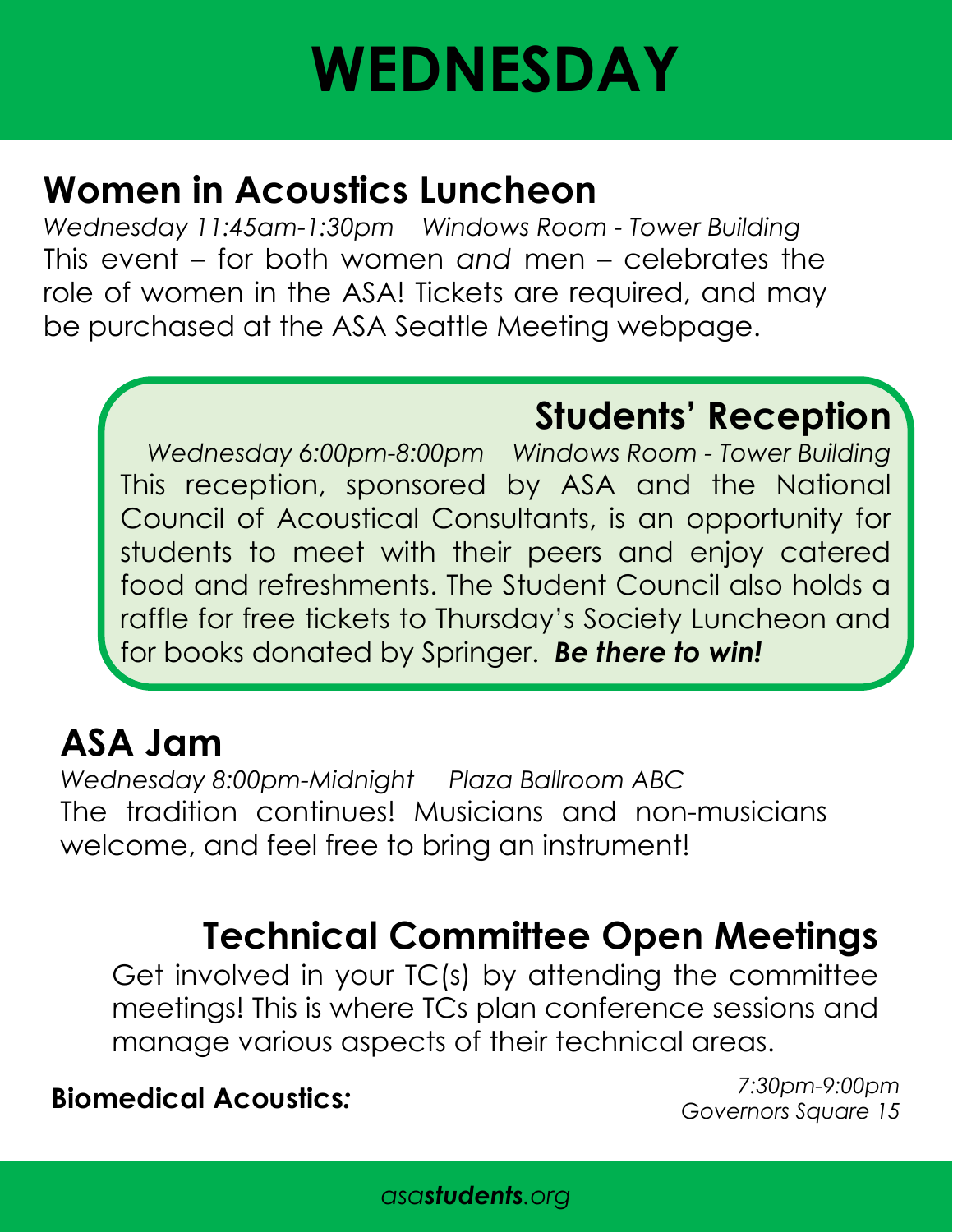# **THURSDAY**

## **Society Luncheon and Lecture**

*Thursday 12:00pm-2:00pm Windows Room - Tower Building* This luncheon is open to all attendees and their guests. Tickets cost USD \$30.00 each and can be purchased on the ASA Meeting webpage in advance. Student tickets to this event will be raffled off during the Students' Reception of Wednesday evening. Show up to win!

## **Social Hour**

*Thursday 6:00pm-7:30pm Plaza Ballroom ABC* Social hours provide a relaxed setting to meet and mingle with friends and colleagues or meet someone new!

## **Technical Committee Open Meetings**

Get involved in your TC(s) by attending the committee meetings! This is where TCs plan conference sessions and manage various aspects of their technical areas.

## **Computational Acoustics**: *4:30pm-6:00pm*

**Speech Communication**:

**Musical Acoustics**:

**Noise**:

**Underwater Acoustics**:

*Governors Square 12*

*7:30pm-9:00pm Plaza Ballroom E*

*7:30pm-9:00pm Directors Row H*

*7:30pm-9:00pm Plaza Ballroom D*

*7:30pm-9:00pm Governors Square 14*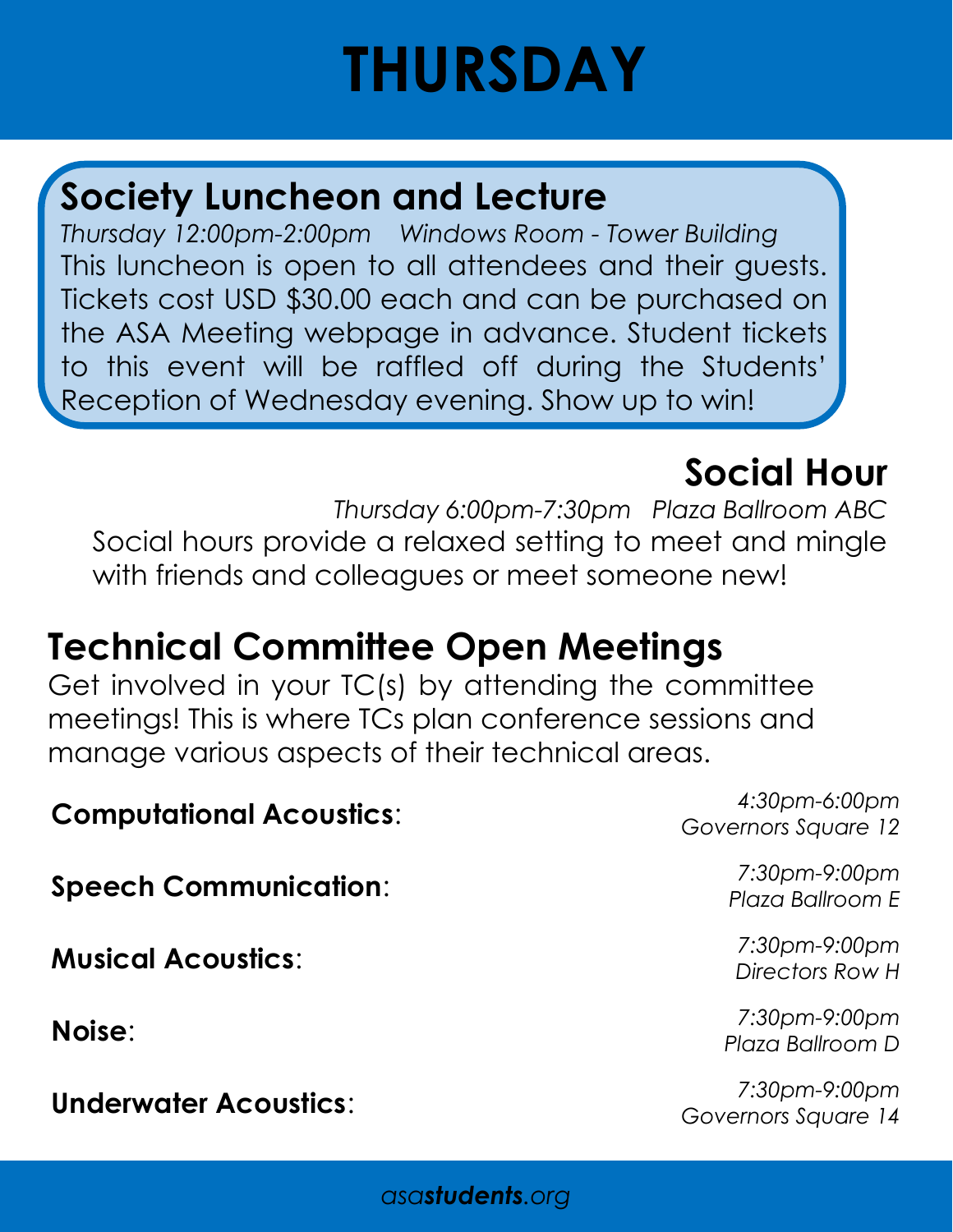# **OTHER EVENTS**

## **Careers Beyond Academia Panel**

*Thursday 4:00pm-6:00pm Directors Row I* This panel is oriented towards those in academia who want to expand their careers into industry, form a small business, or become a consultant.

## **Students Meet Members for Lunch (SMMfL)**

One-on-one meeting with an ASA member over lunch during the ASA meeting. Students who wish to participate must che[ck the SMMfL check b](http://asaedcom.org/smmfl/)ox in the online meeting preregistration form.

# **Building Equitable Professional Networks Through Mentored Relationships**

*Thursday 10:00am-12:00pm Directors Row I* This workshop will provide an overview on developing networking and mentoring relationships with peers and students including members of historically marginalized groups.